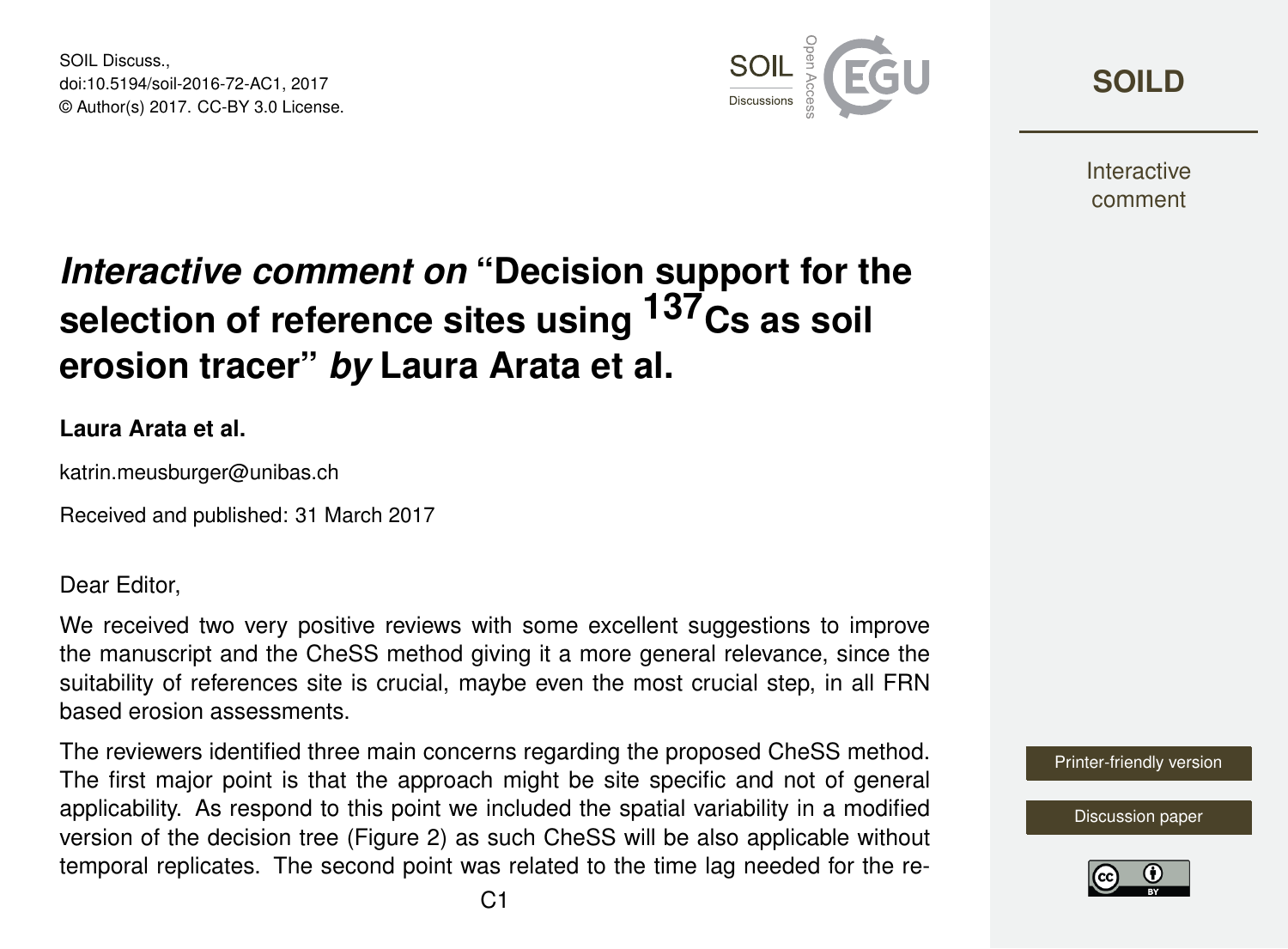sampling approach. In general time span should be of sufficient length to cause an inventory change that it larger than the uncertainty related to the inventory assessment and the small scale variability e.g. larger 35%. We added information on this point in the ms. Moreover, we modified CheSS in a way that it is not mandatory to have temporal replicates. The final point was related to the criteria of the variability of the FRN depth profile. With the help of the example data of reviewer to we could establish a less strict data driven criteria, which in addition also allows to assess erosion and deposition processes (Figure 3).

With the updated presented manuscript, we took care to answer the reviewer's questions and comments as well as your editorial request. We hope you will consider our new improved submission for publication. Please do not hesitate if you have any further questions or concerns.

Looking forward to hearing from you.

Yours sincerely, Dr. Katrin Meusburger on behalf of Dr. Laura Arata and the co-authors

Reply Anonymous Referee #1 "In this paper the authors explored an important issue in the application of the 137Cs technique that relates to the choice of a reference site. They proposed a decision support tool (CheSS) to check the suitability of a reference site using repeated measurements of 137Cs undertaken in 2013 and 2015 on the same sites and measurements of 239+240Pu carried out in 2015. The basic assumption is that suitable reference sites are expected to present no significant temporal variation in their decay corrected 137Cs depth profiles. The authors individuated four main causes of possible variation in the inventory. These are (1) small scale variability connected to the non-homogeneus fallout (see areas affected by Chernobyl), (2) signs of erosion and/or deposition, (3) artefacts due to sampling and measurements, (4) turbation processes. The authors screened their six reference sites in the Urseren Valley (Switzerland) based on this assumption and tried to individuate the suitable reference site. The paper seems to me very in-teresting and I think it should be published but **[SOILD](http://www.soil-discuss.net/)**

**Interactive** comment

[Printer-friendly version](http://www.soil-discuss.net/soil-2016-72/soil-2016-72-AC1-print.pdf)

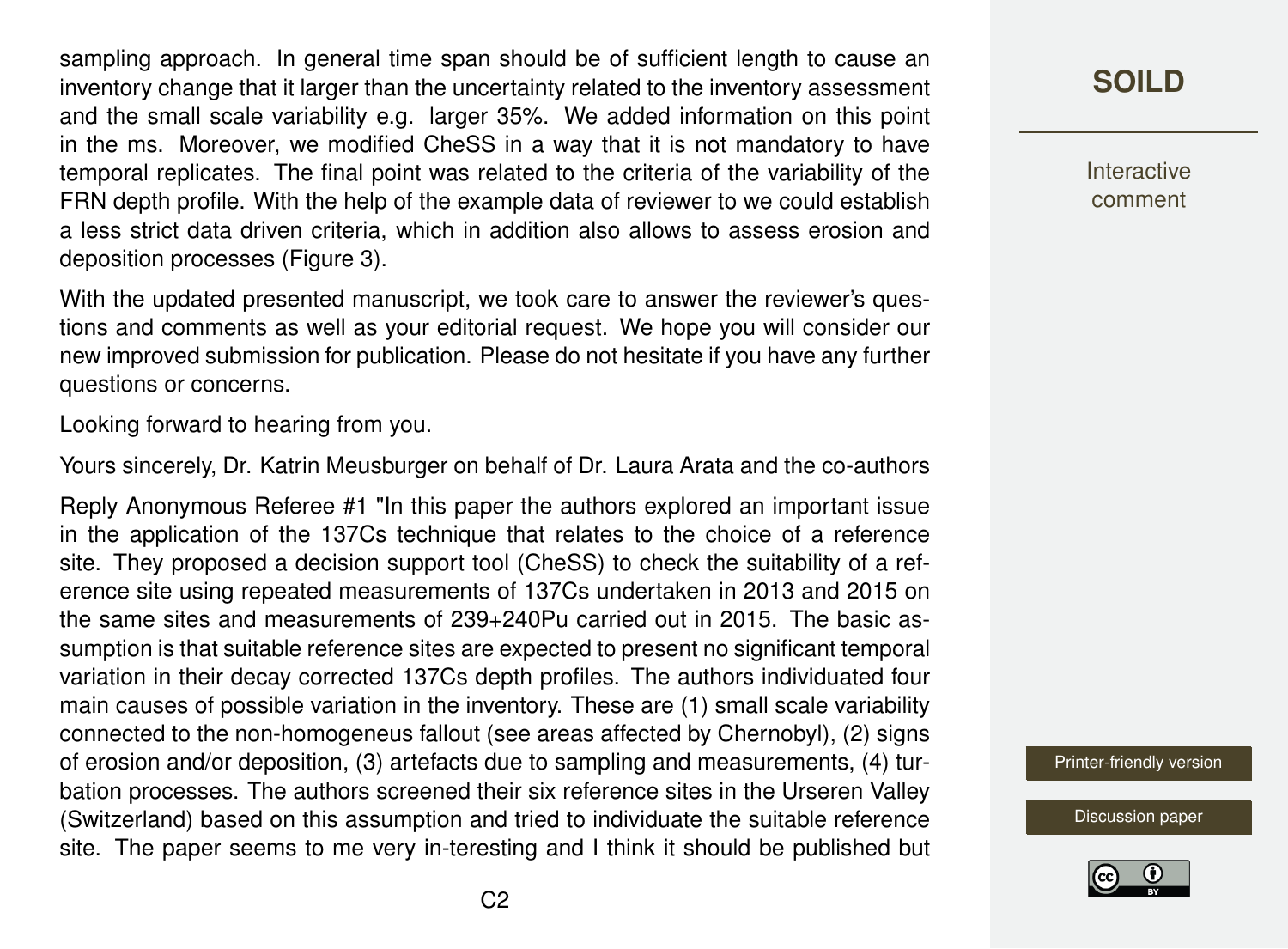some more details need to be added and/or discussed in this version.

Specific comments Introduction – The authors explain briefly the basic assumptions of the 137Cs with the help of Fig. 1. I agree with the explainations reported in the text but I think Figure 1 is a little bit misleading for people that are not familiar with the technique. In fact, what they depict as 'reference site (R)' is a valley bottom and, as is, it can be a depositional site. Also, what they depict as 'depositional site (D)' is a foot-slope and it may not necessarily be a 'depression' where deposition occurs. I suggest to redraw this figure in a more proper way (see my example below) Fig. 1 (modified)"

Reply 1\_1: Thanks you for this comment. The depiction of this Figure was clearly driven by a site-specific adaptation of the FRN-method to our alpine sites. In our area, we cannot sample ridges, since they are very elevated and consist of bare rock. So we selected a ridge of a moraine at the valley floor, which for simplification was not depicted in the original Figure 1. We agree that the modified version of reviewer 1 will be of more general applicability and will change Figure 1 as suggested.

2.1 Repeated sampling strategy and calculation of inventories "This is a very important point. More work must be done to establish how long the time period between two sampling campaigns should be. This depends on the 137Cs inventory of the reference site and on its spatial variability. If the inventory is low, it is difficult to understand if the difference between the two sampling campaigns should be attributed to decay or to erosion and/or deposition or to the detector efficiency. In this case, a period of at least 10-15 years could be necessary. If the inventory is high and it is affected by the Chernobyl fallout, we could expect that the small scale spatial variability and the temporal variability are of the same order of magnitude and it is difficult to distinguish the relative contributions. Something like that is suggested by the data that the authors show in their Fig. 6. The inventory provided in 2015 are all higher than those obtained two years before (in 2013) with the only exception of Ref 6. This is not unexpected because it is not possible to relocate exactly the same sampling points. Clearly, more samples are necessary in this case. But also, a time period of two years between Interactive comment

[Printer-friendly version](http://www.soil-discuss.net/soil-2016-72/soil-2016-72-AC1-print.pdf)

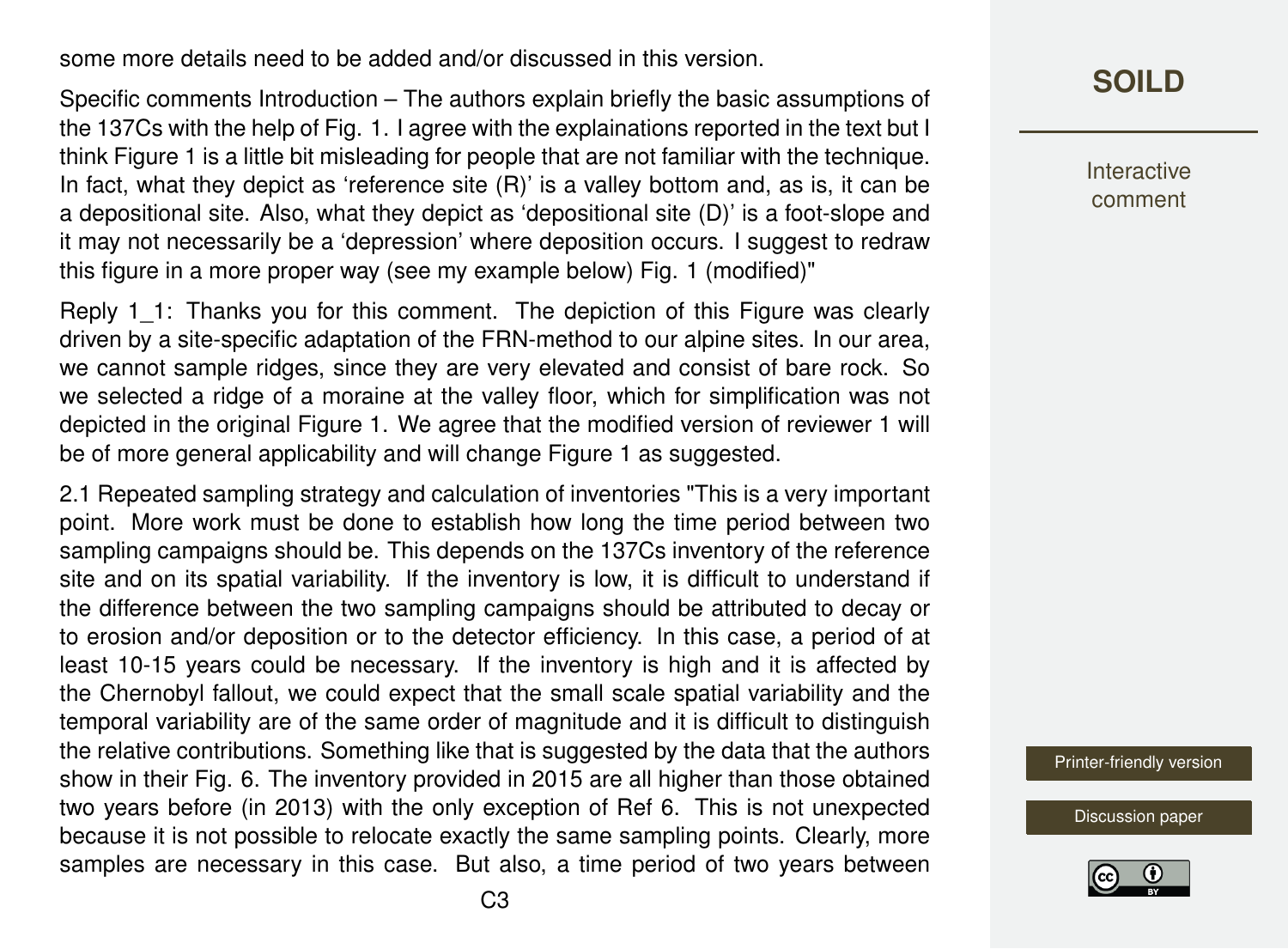two sampling campaigns could not be enough. The authors can add some comments here."

Reply 1\_2: We will add some more discussion on the time lag needed between the repeated sampling. For sure there is no general advice and it will depend on the type of disturbance. An anthropogenic or animal disturbance can cause an immediate and significant change of the inventory. If the applicant also seeks to identify significant changes of the inventory due to erosion or deposition the time span should be of sufficient length to cause an inventory change that it larger than the uncertainty related to the inventory assessment e.g. larger 35%. For instance, in our case we have 700 Bq/m2 in the upper 3cm. We would need to loss or gain one third (1cm) of the soil to induce a significant change of the inventory. Assuming a bulk density of 0.5 g cm-3 this would correspond to 25 t ha-1yr-1 for the selected time lag of two years. We added a discussion on that point in line 98-101.

Node 2: No significant temporal variation of the 137Cs depth profile "I agree with the test related to the total inventory as explained in Node 1. However, I found node 2 too severe. I agree that the shape of the reference profile is important but, I think the test should be done on the entire profile not on the single layers. In many years of experience, I have never seen two profiles collected in the same site being identical. Maybe a practicle example can clarify my thoughts. Below there are 3 potential reference profiles characterised by the same total inventory (2510 Bq m-2), so they passed Node 1. They can be fitted by the same exponential model (same shape parameter h0  $= 70$  kg m-2 and same surface concentration A0  $= 35$  Bg kg-1). The values of cesium activity and mass depth for each layer are reported below. Figure (My example) Using the Sutherland range as a test (see suggestions in Node 2), in 5 cases out of 10 (see my values in red) the CV is greater than 35% (which is the upper limit suggested by Sutherland). If I have understood well, this result would suggest that the site where these profiles have been obtained is not suitable as reference site. I do not think I can agree with that because they show the same exponential decline with depth, and

## **[SOILD](http://www.soil-discuss.net/)**

Interactive comment

[Printer-friendly version](http://www.soil-discuss.net/soil-2016-72/soil-2016-72-AC1-print.pdf)

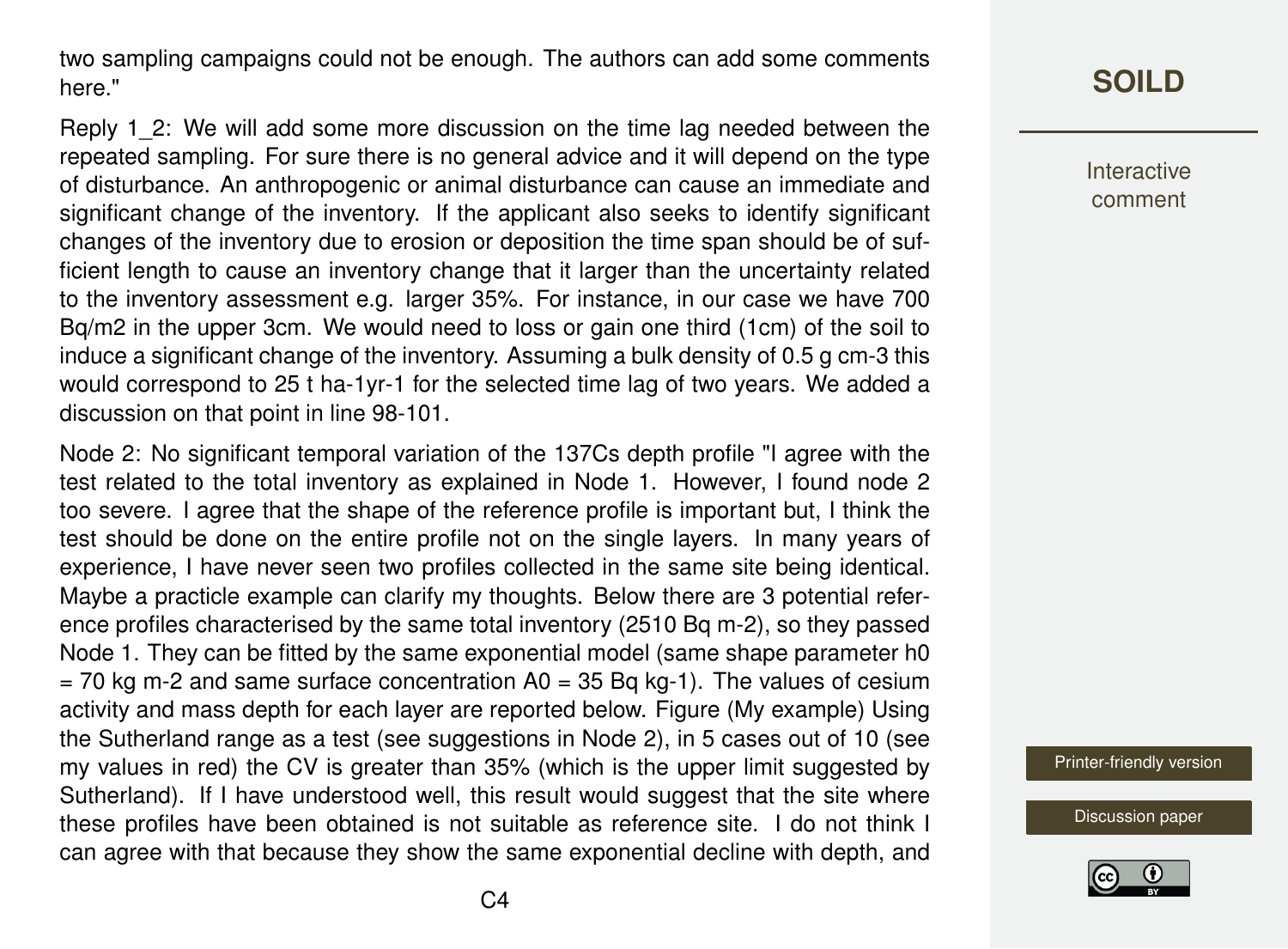the difference between each single layer can be attributed to other factors (the authors mentioned some of the other causes later in the paper). On the contrary, if we use a t-test or other statistical tests to compare mean and variance of these three profiles, I may be wrong, but I did not find any statistical difference. I think the authors should think about it and add some comments. There is another limitation in the application of this procedure suggested by the authors. In my example I have considered the same value of mass depth increment for the 3 profiles. This is an ideal case. In reality, due to differences in soil type, land use, presence of stones etc., it is difficult to obtain equal values of mass depth for the corresponding layers of different profiles. This makes this comparison not possible. In the end, I find more useful to check the shape of the entire profile."

Reply 1\_3: Since the shape of the FRN depth profile is decisive in many conversion models, we consider it essential to retain a node to evaluate the shape in CheSS. However, we agree with reviewer 1 that the chosen criteria was too selective. With the help of the valuable example data supplied by the reviewer we modified the criteria of node 2. Instead of using a threshold value of the CV, we suggest to plot the depth profile of t0 against t1. If the shape of the profiles remained over time, the regression between the two depth profiles should follow a 1:1 line and the R2 >0.5. Taking into account that part of the variability may be explained by small scale variability of soil properties and adsorbed FRNs as well as procedural imprecision.

"Node 4 - Signs of disturbance associated with erosion and deposition processes I agree with the explaination in the text but, Figure 3 shows only the case where the 137Cs profile is perfectly exponential. In many places, profiles obtained in reference sites show a peak below the surface due to migration processes downward. In this case, the profile shown in figure 3b can be an undisturbed reference profile and, consequently, sheet erosion and deposition processes modify the shape accordingly. I suggest to improve their figure 3 considering both the possible cases (see my example below)." Fig. 3 (modified)

**Interactive** comment

[Printer-friendly version](http://www.soil-discuss.net/soil-2016-72/soil-2016-72-AC1-print.pdf)

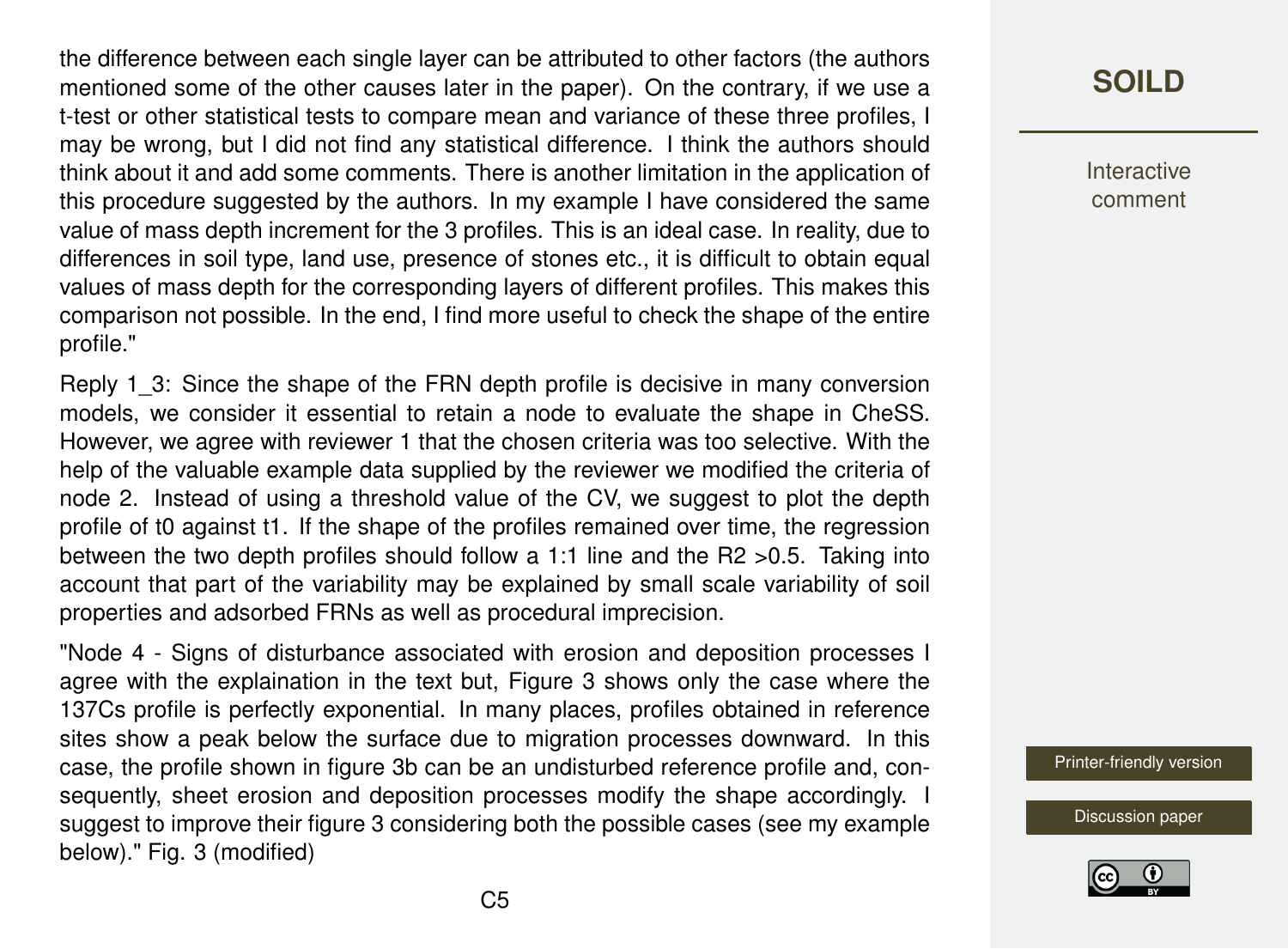Reply 1\_4: We agree with the concern of reviewer 1 in case of an none exponential depth distribution and thought about a data based criteria in addition to visual assessment to identify erosion or deposition processes between the two time steps. The regression equation established for the modified node 2 offers such a databased decision support. In case of accumulation the gradient of the trend line will be larger 1.1 and in case of erosion <0.9. We replaced Figure 3 with a new graph displaying this data driven approach (Figure 3, line 165). Please find below how your example data performs for the modified criteria of node 2&4:

"Page 7 – Line 21-22 – The authors say 'If information on the depth distribution of another FRN is available, this might provide a reliable confirmation'. I agree with this statement, but an example is necessary. The use of 210Pbex proved to be very effective in combination with or in alternative to 137Cs. In fact, good relationships exist between the results obtained with 137Cs and 210Pbex. I am sure the authors want to add some comments here maybe recalling some of the works done in this field (see for example Porto et al., 2006; 2013). Porto P., Walling D.E., Callegari G. and Catona F. (2006). Using fallout lead-210 measurements to estimate soil erosion in three small catchments in Southern Italy. Water, air and soil pollution: focus 6, 657-667 Porto P., Walling D.E., Callegari G. (2013). Using 137Cs and 210Pbex measurements to investigate the sediment budget of a small forested catchment in Southern Italy. Hydrological Processes 27(6), 795-806."

Reply 1\_5: Indeed this is another good example, how other FRNs can underpin the selection of a suitable reference site. We included further discussion and references in line 214. â AC<sup> $\ddot{\rm C}$ </sup> Reply Referee 2 "The paper addressed a very important topic in the soil erosion evaluation using Cs-137 technique. A good orientation about the reference site choice will define a different history about the soil erosion and deposition rates in the end. In my opinion the MS give us a good understanding about this and the complexity associate. In my opinion, the discussion about the commitment about the reference site is meaningful to the scientific community to reveal the uncertainties about it and to **Interactive** comment

[Printer-friendly version](http://www.soil-discuss.net/soil-2016-72/soil-2016-72-AC1-print.pdf)

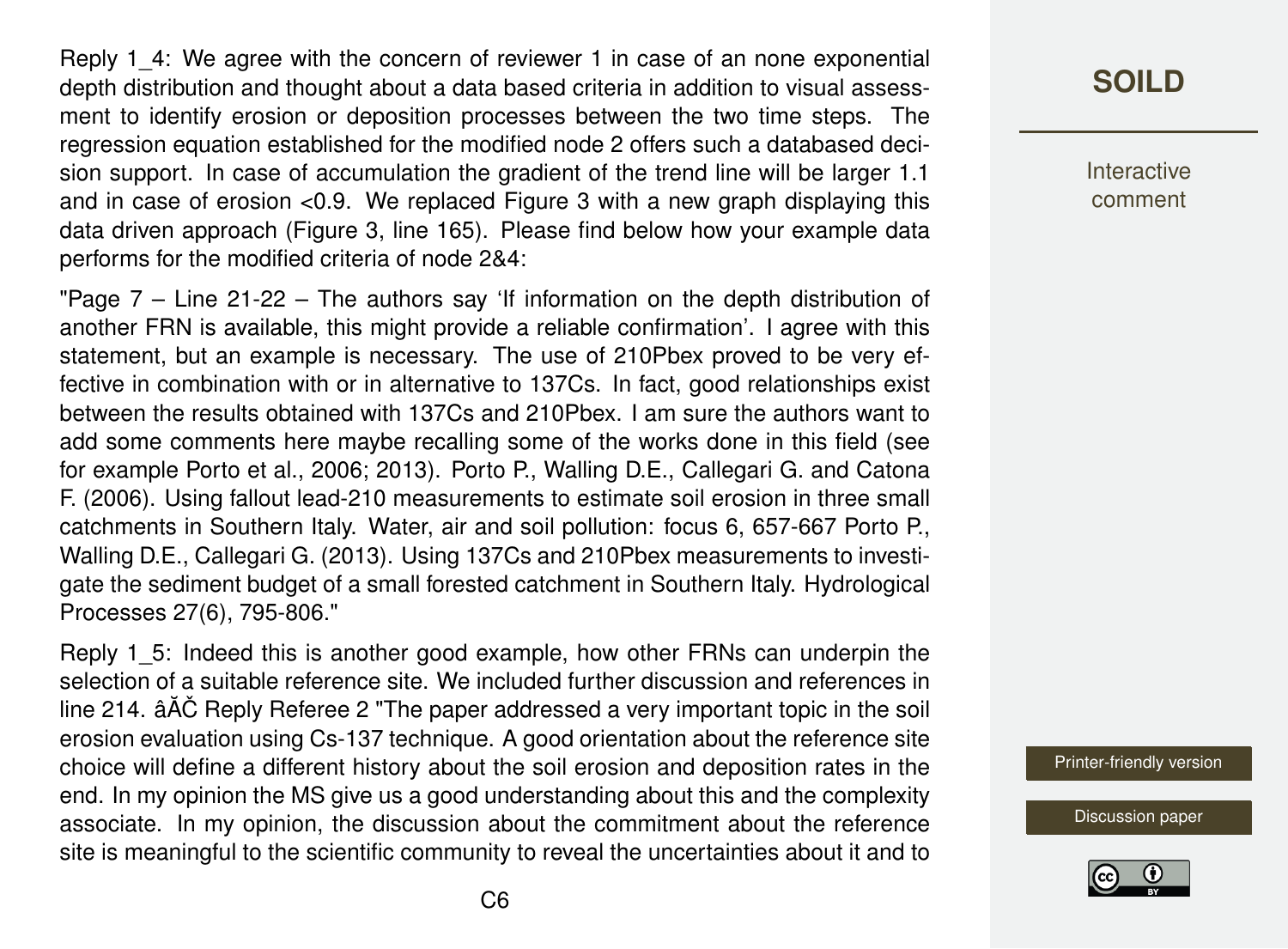help to establish a protocol. However, I think the protocol will be site specific. In general terms, it is quite difficult to establish a protocol to choose the reference value. I agree with the arguments and factors explored by the authors, but I'm not sure if the protocol suggested is the main contribution of the MS or even the application of this with the study of case showed. In my point of view the main contribution is the discussion about the control factor and the uncertainty associated. Maybe the paper should be written more theoretical and with less pretension to establish a protocol applicable worldwide or to prove its application."

Reply 2\_1: We can understand the concern of the reviewer, that a detailed protocol maybe too site-specific and may impede the application or adaptation of the reference site selection process for other areas. We will follow his/her suggestion in order to shift the focus of the ms away from a detailed protocol towards a theoretical concept. "Another question/doubt is about the temporal variation. It was not so clear if the authors highly recommend a temporal analysis or no. If yes, how much time it takes to researchers decide if this is a good site to be used. Is this a constrain about the methodology proposed? Maybe the author could explore the fact the temporal evaluation will take a long time and maybe people will not be able to test it."

Reply 2\_2: So far, we did not provide a specific suggestion when temporal reference analysis could be beneficial and how long the time lag between the sampling should be. The time lag, as detailed in the reply R1\_2 to reviewer 1, will depend on various conditions e.g. spatial variation, measurement uncertainty. In answer to the concern of reviewer 2 we will be more specific on this point and added to the existing paper in line 98-101.

"In my point of view the spatial variation is more pertinent and easy to be applicable. In the abstract the temporal variability is highlighted, for example, maybe the analysis could start with spatial variability and after the authors could show some insights about the temporal analysis."

## **[SOILD](http://www.soil-discuss.net/)**

Interactive comment

[Printer-friendly version](http://www.soil-discuss.net/soil-2016-72/soil-2016-72-AC1-print.pdf)

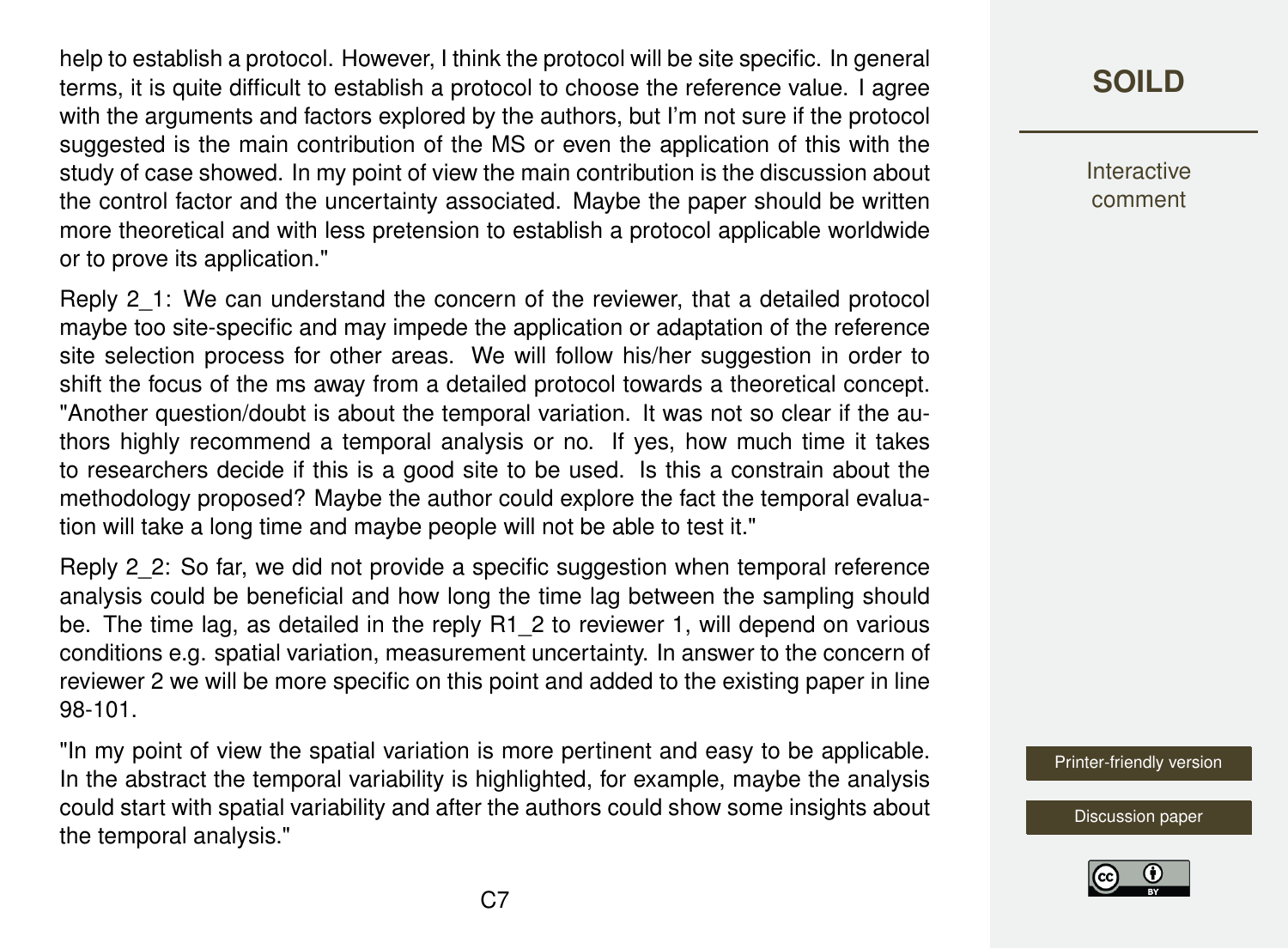R2 3: Thanks for this very good idea. We implemented the spatial approach in the abstract and implemented the spatial approach in CheSS (Figure 2) to make the concept more general applicable.

"Figure 1: Because this MS is proposing a reflexing/protocol, in my opinion the reference site should be chosen in a flat area in the top instead in the base of hillslope, for example, in a plateau without erosion/deposition possibilities."

R2 4: As explained above modifed Figure 1, displaying the reference site in a flat part of the ridge.

"Beside this, Maybe we can come back to the form and structure after the discussion about the points presented above. Best regards"

R2 5: We are sorry not to have replied in time to this comment because of the maternity leave of the corresponding author.

Please also note the supplement to this comment: <http://www.soil-discuss.net/soil-2016-72/soil-2016-72-AC1-supplement.pdf>

Interactive comment on SOIL Discuss., doi:10.5194/soil-2016-72, 2016.

**[SOILD](http://www.soil-discuss.net/)**

Interactive comment

[Printer-friendly version](http://www.soil-discuss.net/soil-2016-72/soil-2016-72-AC1-print.pdf)